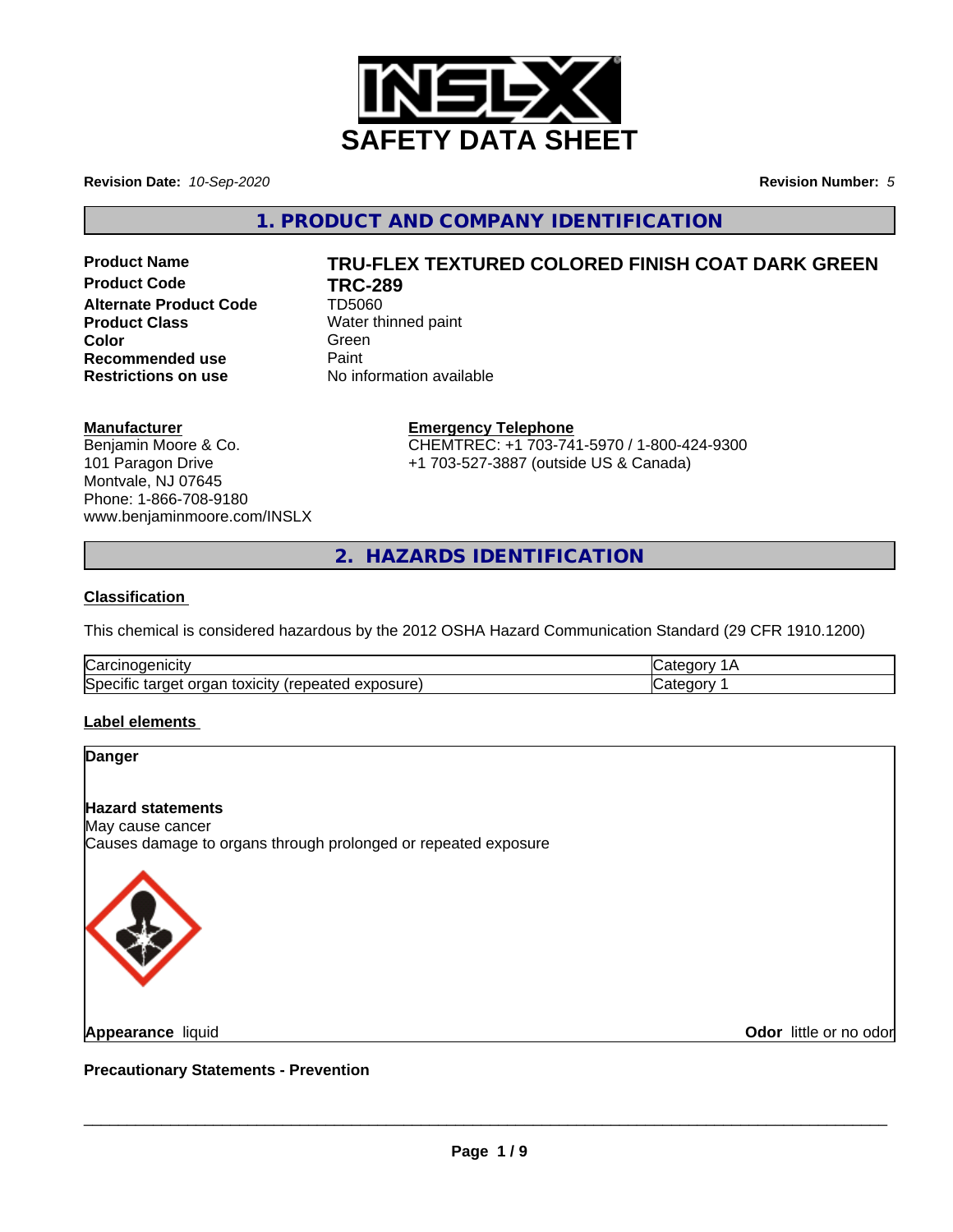Obtain special instructions before use Do not handle until all safety precautions have been read and understood Use personal protective equipment as required Do not breathe dust/fume/gas/mist/vapors/spray Wash face, hands and any exposed skin thoroughly after handling Do not eat, drink or smoke when using this product

# **Precautionary Statements - Response**

IF exposed or concerned: Get medical advice/attention

#### **Precautionary Statements - Storage**

Store locked up

# **Precautionary Statements - Disposal**

Dispose of contents/container to an approved waste disposal plant

# **Hazards not otherwise classified (HNOC)**

Not applicable

# **Other information**

No information available

 **WARNING:** This product contains isothiazolinone compounds at levels of <0.1%. These substances are biocides commonly found in most paints and a variety of personal care products as a preservative. Certain individuals may be sensitive or allergic to these substances, even at low levels.

# **3. COMPOSITION INFORMATION ON COMPONENTS**

| <b>Chemical name</b>                                                         | CAS No.    | Weight-%    |
|------------------------------------------------------------------------------|------------|-------------|
| Silica, crystalline                                                          | 14808-60-7 | $30 - 35$   |
| Talc                                                                         | 14807-96-6 | - 5         |
| Chromium oxide                                                               | 1308-38-9  | - 5         |
| Propanoic acid, 2-methyl-, monoester with<br>2,2,4-trimethyl-1,3-pentanediol | 25265-77-4 | 1 - 5       |
| 2-Amino-2-methly-1-propanol                                                  | 124-68-5   | $0.1 - 0.5$ |
| Sodium C14-C16 olefin sulfonate                                              | 68439-57-6 | $0.1 - 0.5$ |

# **4. FIRST AID MEASURES**

| <b>General Advice</b> | No hazards which require special first aid measures.                                                     |
|-----------------------|----------------------------------------------------------------------------------------------------------|
| <b>Eye Contact</b>    | Rinse thoroughly with plenty of water for at least 15 minutes and consult a<br>physician.                |
| <b>Skin Contact</b>   | Wash off immediately with soap and plenty of water while removing all<br>contaminated clothes and shoes. |
| <b>Inhalation</b>     | Move to fresh air. If symptoms persist, call a physician.                                                |
| Ingestion             | Clean mouth with water and afterwards drink plenty of water. Consult a physician<br>if necessary.        |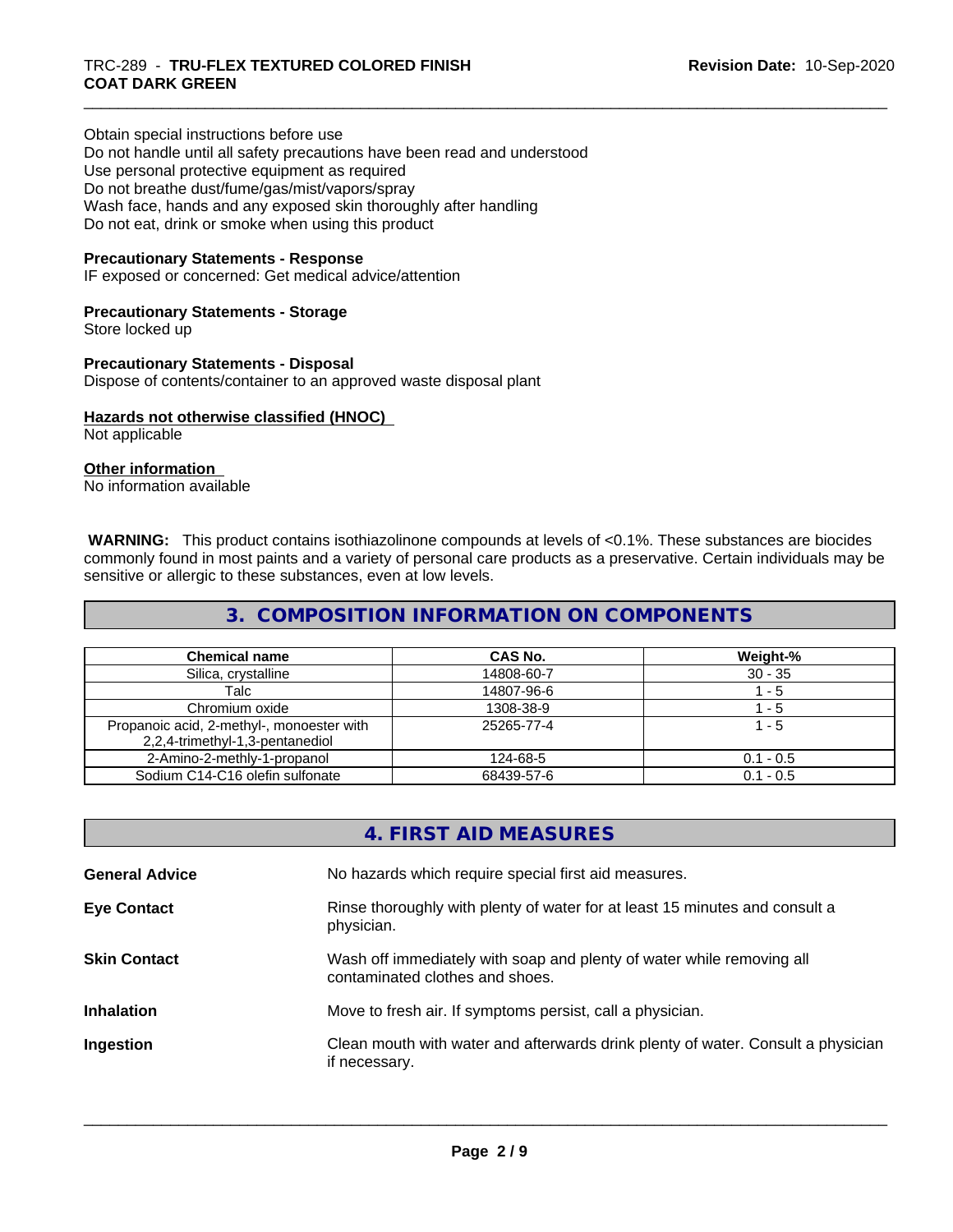| <b>Most Important</b><br><b>Symptoms/Effects</b>                                                  | None known.            |                                                                      |                                                                                                                 |
|---------------------------------------------------------------------------------------------------|------------------------|----------------------------------------------------------------------|-----------------------------------------------------------------------------------------------------------------|
| <b>Notes To Physician</b>                                                                         | Treat symptomatically. |                                                                      |                                                                                                                 |
|                                                                                                   |                        | 5. FIRE-FIGHTING MEASURES                                            |                                                                                                                 |
| <b>Suitable Extinguishing Media</b>                                                               |                        |                                                                      | Use extinguishing measures that are appropriate to local<br>circumstances and the surrounding environment.      |
| Protective equipment and precautions for firefighters                                             |                        | and full protective gear.                                            | As in any fire, wear self-contained breathing apparatus<br>pressure-demand, MSHA/NIOSH (approved or equivalent) |
| <b>Specific Hazards Arising From The Chemical</b>                                                 |                        | Closed containers may rupture if exposed to fire or<br>extreme heat. |                                                                                                                 |
| <b>Sensitivity to mechanical impact</b>                                                           |                        | No                                                                   |                                                                                                                 |
| Sensitivity to static discharge                                                                   |                        | No                                                                   |                                                                                                                 |
| <b>Flash Point Data</b><br>Flash point (°F)<br>Flash Point (°C)<br><b>Method</b>                  |                        | Not applicable<br>Not applicable<br>Not applicable                   |                                                                                                                 |
| <b>Flammability Limits In Air</b>                                                                 |                        |                                                                      |                                                                                                                 |
| Lower flammability limit:<br><b>Upper flammability limit:</b>                                     |                        | Not applicable<br>Not applicable                                     |                                                                                                                 |
| <b>NFPA</b><br>Health: 1                                                                          | Flammability: 0        | Instability: 0                                                       | Special: Not Applicable                                                                                         |
| <b>NFPA Legend</b><br>0 - Not Hazardous<br>1 - Slightly<br>2 - Moderate<br>3 - High<br>4 - Severe |                        |                                                                      |                                                                                                                 |

*The ratings assigned are only suggested ratings, the contractor/employer has ultimate responsibilities for NFPA ratings where this system is used.*

*Additional information regarding the NFPA rating system is available from the National Fire Protection Agency (NFPA) at www.nfpa.org.*

# **6. ACCIDENTAL RELEASE MEASURES**

| <b>Personal Precautions</b>      | Avoid contact with skin, eyes and clothing. Ensure adequate ventilation. |
|----------------------------------|--------------------------------------------------------------------------|
| <b>Other Information</b>         | Prevent further leakage or spillage if safe to do so.                    |
| <b>Environmental precautions</b> | See Section 12 for additional Ecological Information.                    |
| <b>Methods for Cleaning Up</b>   | Soak up with inert absorbent material. Sweep up and shovel into suitable |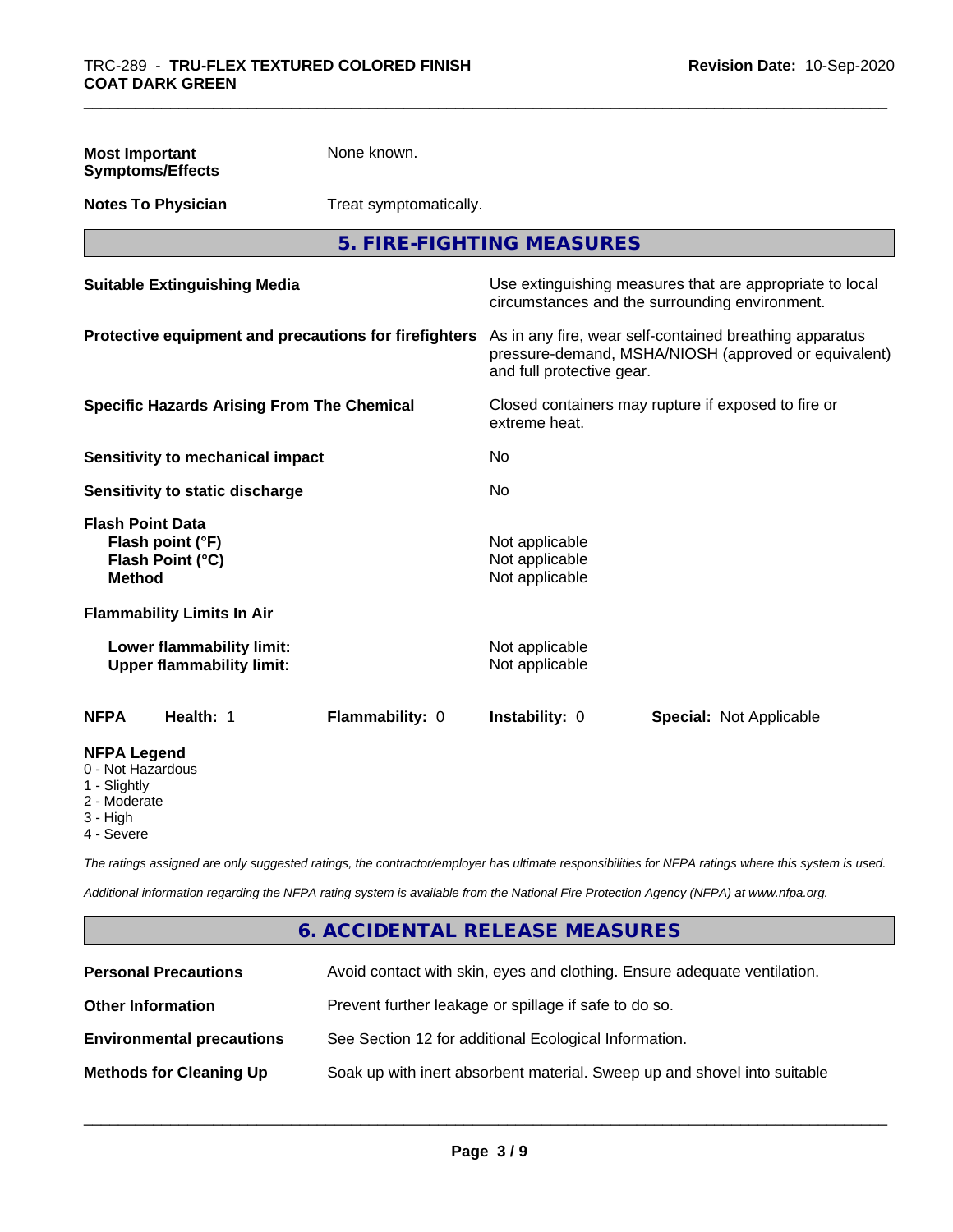containers for disposal.

|                               | 7. HANDLING AND STORAGE                                                                                                                                                          |
|-------------------------------|----------------------------------------------------------------------------------------------------------------------------------------------------------------------------------|
| <b>Handling</b>               | Avoid contact with skin, eyes and clothing. Avoid breathing vapors, spray mists or<br>sanding dust. In case of insufficient ventilation, wear suitable respiratory<br>equipment. |
| <b>Storage</b>                | Keep container tightly closed. Keep out of the reach of children.                                                                                                                |
| <b>Incompatible Materials</b> | No information available                                                                                                                                                         |
|                               |                                                                                                                                                                                  |

# **8. EXPOSURE CONTROLS/PERSONAL PROTECTION**

# **Exposure Limits**

| <b>Chemical name</b> | <b>ACGIH TLV</b>                                                                                                            | <b>OSHA PEL</b>                                                                             |
|----------------------|-----------------------------------------------------------------------------------------------------------------------------|---------------------------------------------------------------------------------------------|
| Silica, crystalline  | TWA: 0.025 mg/m <sup>3</sup> respirable<br>particulate matter                                                               | 50 μg/m <sup>3</sup> - TWA Respirable crystalline<br>silica 50 $\mu$ g/m <sup>3</sup> - TWA |
| Talc                 | TWA: 2 $mg/m3$ particulate matter<br>containing no asbestos and <1%<br>crystalline silica, respirable particulate<br>matter | 20 mppcf - TWA                                                                              |
| Chromium oxide       | N/E                                                                                                                         | $0.5$ mg/m <sup>3</sup> - TWA                                                               |

#### **Legend**

ACGIH - American Conference of Governmental Industrial Hygienists Exposure Limits OSHA - Occupational Safety & Health Administration Exposure Limits N/E - Not Established

| <b>Engineering Measures</b> | Ensure adequate ventilation, especially in confined areas. |  |
|-----------------------------|------------------------------------------------------------|--|
|-----------------------------|------------------------------------------------------------|--|

# **Personal Protective Equipment**

| <b>Eye/Face Protection</b>    | Safety glasses with side-shields.                                        |  |
|-------------------------------|--------------------------------------------------------------------------|--|
| <b>Skin Protection</b>        | Protective gloves and impervious clothing.                               |  |
| <b>Respiratory Protection</b> | In case of insufficient ventilation wear suitable respiratory equipment. |  |
| <b>Hygiene Measures</b>       | Avoid contact with skin, eyes and clothing. Remove and wash contaminated |  |

# **9. PHYSICAL AND CHEMICAL PROPERTIES**

clothing before re-use. Wash thoroughly after handling.

**Appearance** liquid **and a limitation of the contract of the contract of the contract of the contract of the contract of the contract of the contract of the contract of the contract of the contract of the contract of the c Density (lbs/gal)** 11.1 - 11.5<br> **Specific Gravity** 1.33 - 1.38 **Specific Gravity** 

**Odor** little or no odor **Odor Threshold** No information available **pH pH**  $\blacksquare$ **Viscosity (cps)**<br> **Viscosity (cps)**<br> **Solubility(ies)**<br> **Solubility(ies) Solubility(ies)** No information available **Water solubility**<br> **Evaporation Rate**<br> **Evaporation Rate**<br> **Evaporation Rate Evaporation Rate** No information available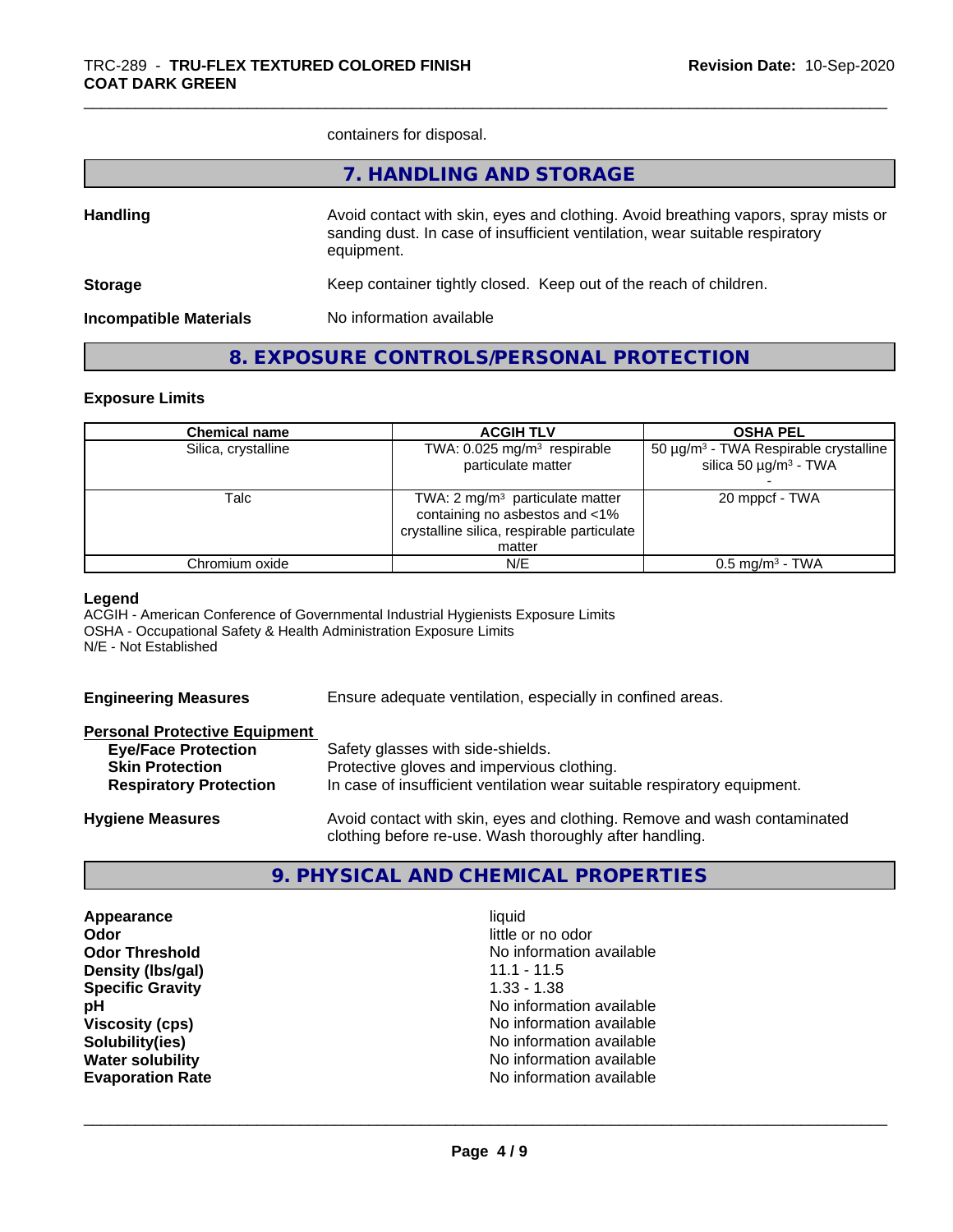**Vapor pressure** No information available<br> **Vapor density**<br> **Vapor density Wt. % Solids** 45 - 55<br> **Vol. % Solids** 25 - 35 **Vol. % Solids Wt. % Volatiles** 45 - 55 **Vol. % Volatiles** 65 - 75 **VOC Regulatory Limit (g/L)** < 100 **Boiling Point (°F)** 212 **Boiling Point (°C)** 100 **Freezing point (°F)** 32 **Freezing Point (°C)** 0 **Flash point (°F)**<br> **Flash Point (°C)**<br> **Flash Point (°C)**<br> **C Flash Point (°C)**<br>Method **Flammability** (solid, gas) **Upper flammability limit:**<br> **Lower flammability limit:** Not applicable Not applicable **Lower flammability limit:**<br> **Autoignition Temperature (°F)** Not applicable havailable **Autoignition Temperature (°F) Autoignition Temperature (°C)**<br> **Decomposition Temperature (°F)** No information available **Decomposition Temperature (°F) Decomposition Temperature (°C)** No information available **Partition coefficient Contract Contract Contract Contract Contract Contract Contract Contract Contract Contract Contract Contract Contract Contract Contract Contract Contract Contract Contract Contract Contract Contract** 

**No information available**<br>45 - 55 **Not applicable**<br>Not applicable

# **10. STABILITY AND REACTIVITY**

| <b>Reactivity</b>                         | Not Applicable                           |
|-------------------------------------------|------------------------------------------|
| <b>Chemical Stability</b>                 | Stable under normal conditions.          |
| <b>Conditions to avoid</b>                | Prevent from freezing.                   |
| <b>Incompatible Materials</b>             | No materials to be especially mentioned. |
| <b>Hazardous Decomposition Products</b>   | None under normal use.                   |
| <b>Possibility of hazardous reactions</b> | None under normal conditions of use.     |

# **11. TOXICOLOGICAL INFORMATION**

**Product Information**

**Information on likely routes of exposure**

**Principal Routes of Exposure** Eye contact, skin contact and inhalation.

**Acute Toxicity** 

**Product Information** No information available

# **Symptoms related to the physical,chemical and toxicological characteristics**

**Symptoms** No information available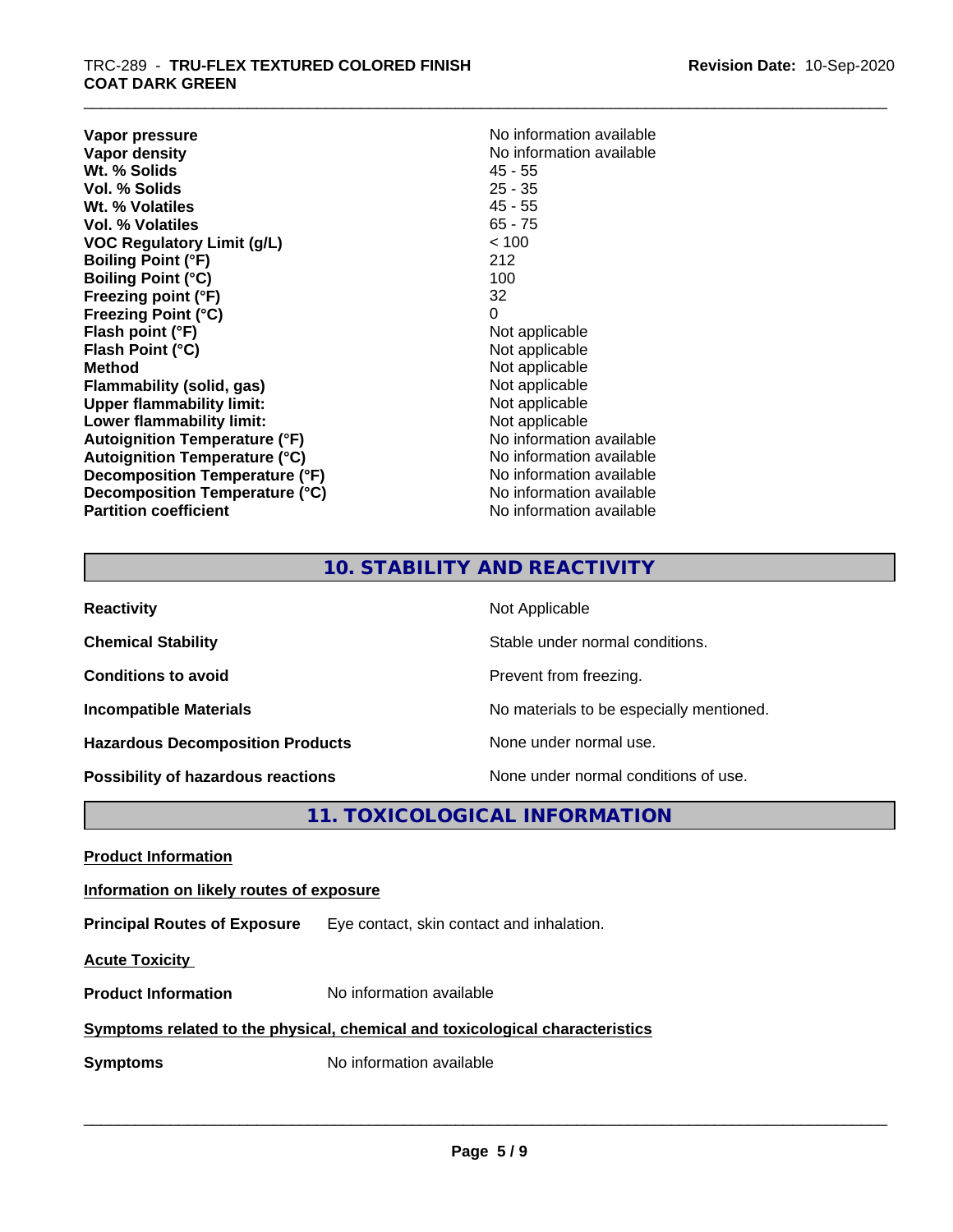# **Delayed and immediate effects as well as chronic effects from short and long-term exposure**

| Eye contact                     | May cause slight irritation.                                                                                    |
|---------------------------------|-----------------------------------------------------------------------------------------------------------------|
| <b>Skin contact</b>             | Substance may cause slight skin irritation. Prolonged or repeated contact may dry<br>skin and cause irritation. |
| <b>Inhalation</b>               | May cause irritation of respiratory tract.                                                                      |
| Ingestion                       | Ingestion may cause gastrointestinal irritation, nausea, vomiting and diarrhea.                                 |
| <b>Sensitization</b>            | No information available                                                                                        |
| <b>Neurological Effects</b>     | No information available.                                                                                       |
| <b>Mutagenic Effects</b>        | No information available.                                                                                       |
| <b>Reproductive Effects</b>     | No information available.                                                                                       |
| <b>Developmental Effects</b>    | No information available.                                                                                       |
| <b>Target organ effects</b>     | No information available.                                                                                       |
| <b>STOT - single exposure</b>   | No information available.                                                                                       |
| <b>STOT - repeated exposure</b> | Causes damage to organs through prolonged or repeated exposure if inhaled.                                      |
| Other adverse effects           | No information available.                                                                                       |
| <b>Aspiration Hazard</b>        | No information available                                                                                        |

# **Numerical measures of toxicity**

#### **The following values are calculated based on chapter 3.1 of the GHS document**

| ATEmix (oral)          | 1585 mg/kg    |
|------------------------|---------------|
| <b>ATEmix (dermal)</b> | 1135293 mg/kg |

# **Component Information**

| Chemical name                                                                                 | Oral LD50            | Dermal LD50             | Inhalation LC50 |
|-----------------------------------------------------------------------------------------------|----------------------|-------------------------|-----------------|
| Chromium oxide                                                                                | 10000                |                         |                 |
| 1308-38-9                                                                                     |                      |                         |                 |
| Propanoic acid, 2-methyl-,<br>monoester with<br>2,2,4-trimethyl-1,3-pentanediol<br>25265-77-4 | $=$ 3200 mg/kg (Rat) | $> 15200$ mg/kg (Rat)   |                 |
| 2-Amino-2-methly-1-propanol<br>124-68-5                                                       | $= 2900$ mg/kg (Rat) | $>$ 2000 mg/kg (Rabbit) |                 |
| Sodium C14-C16 olefin sulfonate<br>68439-57-6                                                 | $= 2220$ mg/kg (Rat) | $> 740$ mg/kg (Rabbit)  |                 |

# **Chronic Toxicity**

#### **Carcinogenicity**

*The information below indicateswhether each agency has listed any ingredient as a carcinogen:.*

| Chemical<br>I name       | <b>IARC</b>               | NTP            | <b>OSHA</b> |
|--------------------------|---------------------------|----------------|-------------|
|                          | Carcinogen<br>uman f<br>- | Known<br>Human | Listed      |
| ' Silica.<br>crvstalline |                           | Carcinogen     |             |

• Crystalline Silica has been determined to be carcinogenic to humans by IARC (1) when in respirable form. Risk of cancer depends on duration and level of inhalation exposure to spray mist or dust from sanding the dried paint.

#### **Legend**

IARC - International Agency for Research on Cancer NTP - National Toxicity Program OSHA - Occupational Safety & Health Administration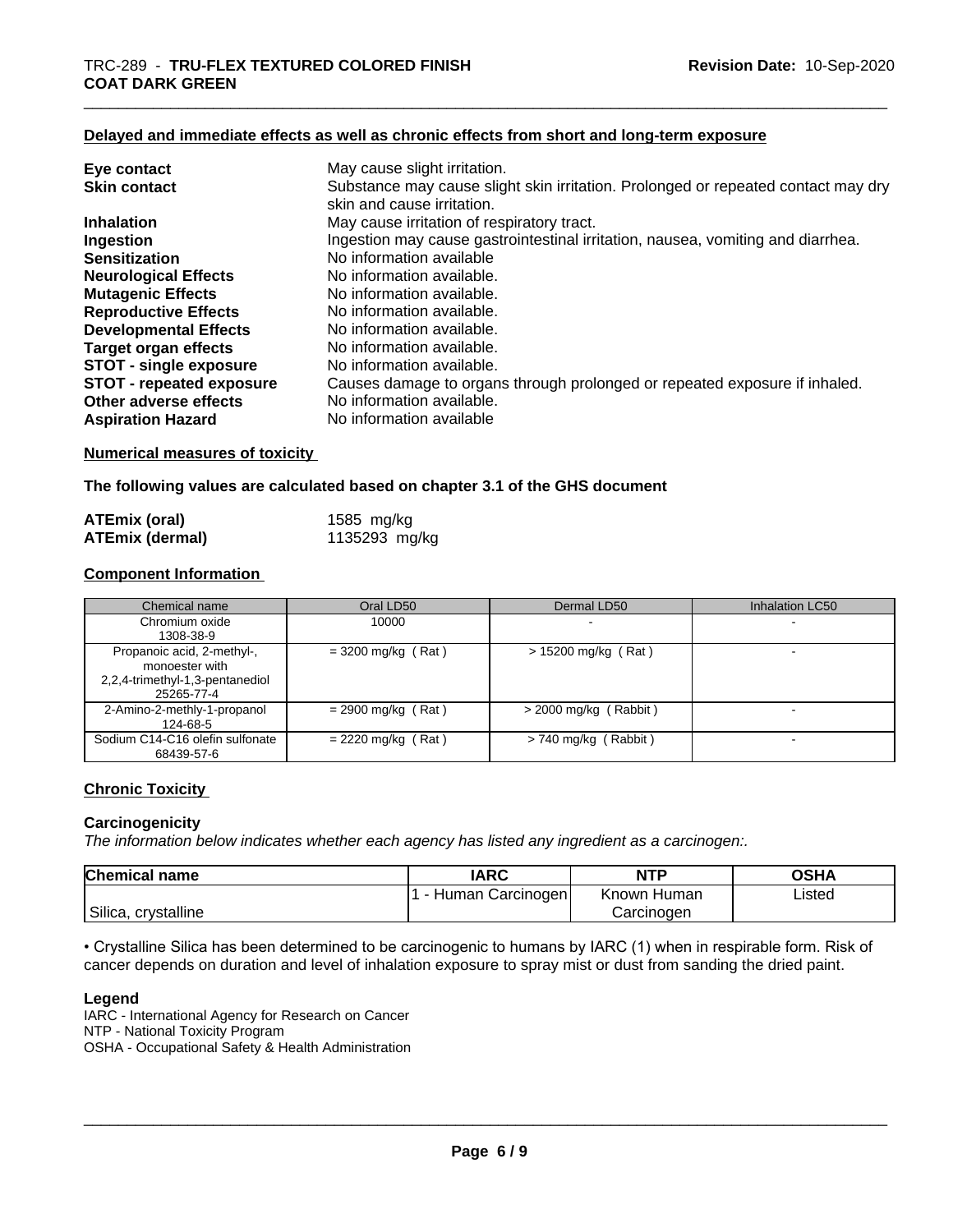# **12. ECOLOGICAL INFORMATION**

# **Ecotoxicity Effects**

The environmental impact of this product has not been fully investigated.

# **Product Information**

# **Acute Toxicity to Fish**

No information available

# **Acute Toxicity to Aquatic Invertebrates**

No information available

# **Acute Toxicity to Aquatic Plants**

No information available

# **Persistence / Degradability**

No information available.

#### **Bioaccumulation**

There is no data for this product.

# **Mobility in Environmental Media**

No information available.

#### **Ozone**

No information available

# **Component Information**

#### **Acute Toxicity to Fish**

No information available

# **Acute Toxicity to Aquatic Invertebrates**

No information available

# **Acute Toxicity to Aquatic Plants**

No information available

|                              | 13. DISPOSAL CONSIDERATIONS                                                                                                                                                                                               |
|------------------------------|---------------------------------------------------------------------------------------------------------------------------------------------------------------------------------------------------------------------------|
| <b>Waste Disposal Method</b> | Dispose of in accordance with federal, state, and local regulations. Local<br>requirements may vary, consult your sanitation department or state-designated<br>environmental protection agency for more disposal options. |
|                              | 14. TRANSPORT INFORMATION                                                                                                                                                                                                 |
| <b>DOT</b>                   | Not regulated                                                                                                                                                                                                             |
| <b>ICAO/IATA</b>             | Not regulated                                                                                                                                                                                                             |
|                              |                                                                                                                                                                                                                           |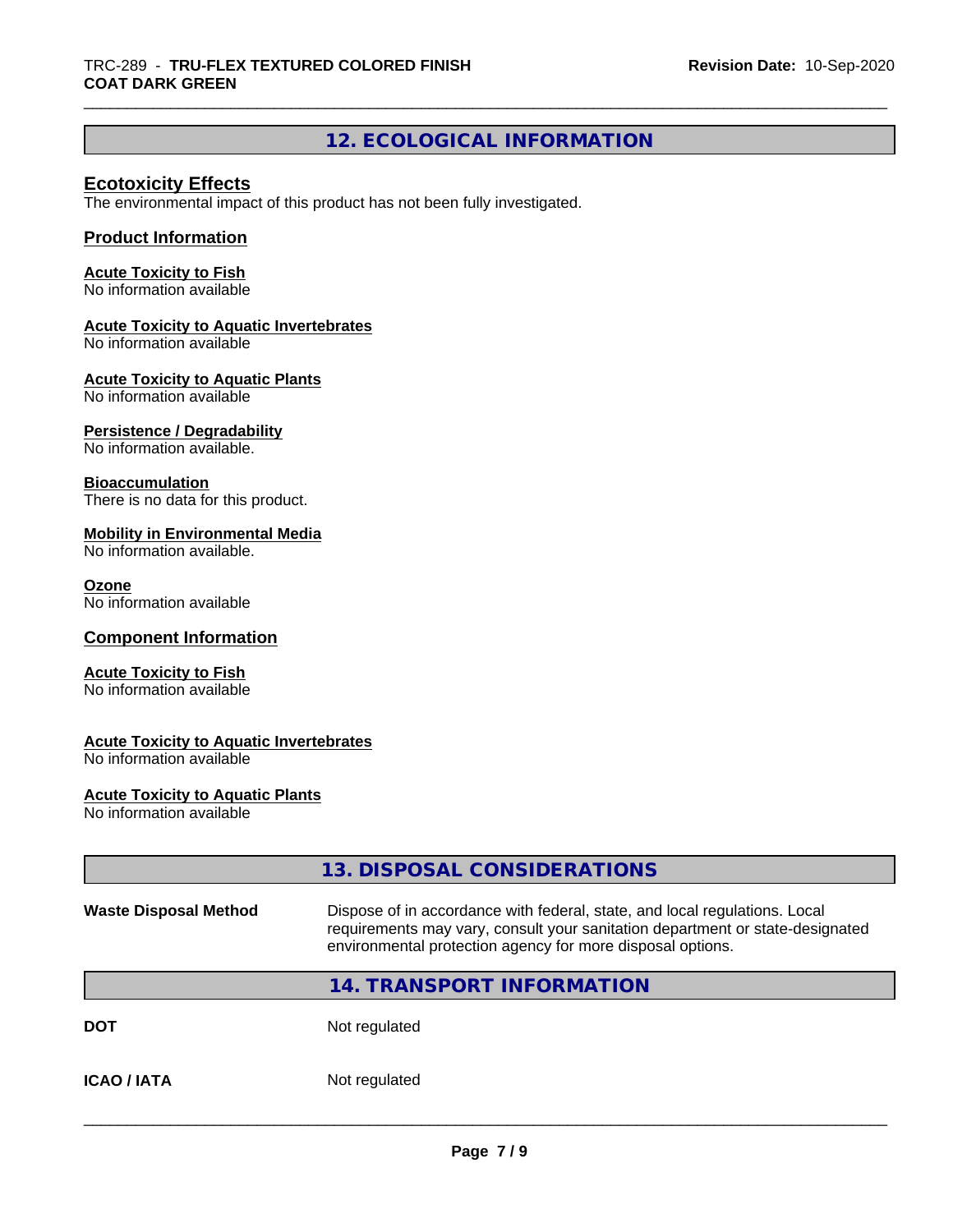**IMDG / IMO** Not regulated

**15. REGULATORY INFORMATION**

# **International Inventories**

| <b>TSCA: United States</b> | Yes - All components are listed or exempt. |
|----------------------------|--------------------------------------------|
| <b>DSL: Canada</b>         | Yes - All components are listed or exempt. |

# **Federal Regulations**

# **SARA 311/312 hazardous categorization**

| Acute health hazard               | No. |  |
|-----------------------------------|-----|--|
| Chronic Health Hazard             | Yes |  |
| Fire hazard                       | N٥  |  |
| Sudden release of pressure hazard | Nο  |  |
| Reactive Hazard                   | Nο  |  |

# **SARA 313**

Section 313 of Title III of the Superfund Amendments and Reauthorization Act of 1986 (SARA). This product contains a chemical or chemicals which are subject to the reporting requirements of the Act and Title 40 of the Code of Federal Regulations, Part 372:

| <b>Chemical name</b> | CAS No.   | Weight-% | <b>CERCLA/SARA 313</b><br>(de minimis concentration) |
|----------------------|-----------|----------|------------------------------------------------------|
| Chromium oxide       | 1308-38-9 |          |                                                      |

# **Clean Air Act,Section 112 Hazardous Air Pollutants (HAPs) (see 40 CFR 61)**

This product contains the following HAPs:

| <b>Chemical name</b> | CAS No.   | Weight-% | <b>Hazardous Air Pollutant</b> |
|----------------------|-----------|----------|--------------------------------|
|                      |           |          | (HAP)                          |
| Chromium oxide       | 1308-38-9 | ີ        | Listed                         |

# **US State Regulations**

# **California Proposition 65**

**AVIMARNING:** Cancer and Reproductive Harm– www.P65warnings.ca.gov

# **State Right-to-Know**

| <b>Chemical name</b>   | <b>Massachusetts</b> | <b>New Jersey</b> | Pennsylvania |
|------------------------|----------------------|-------------------|--------------|
| Silica.<br>crystalline |                      |                   |              |
| alc                    |                      |                   |              |
| Chromium oxide         |                      |                   |              |